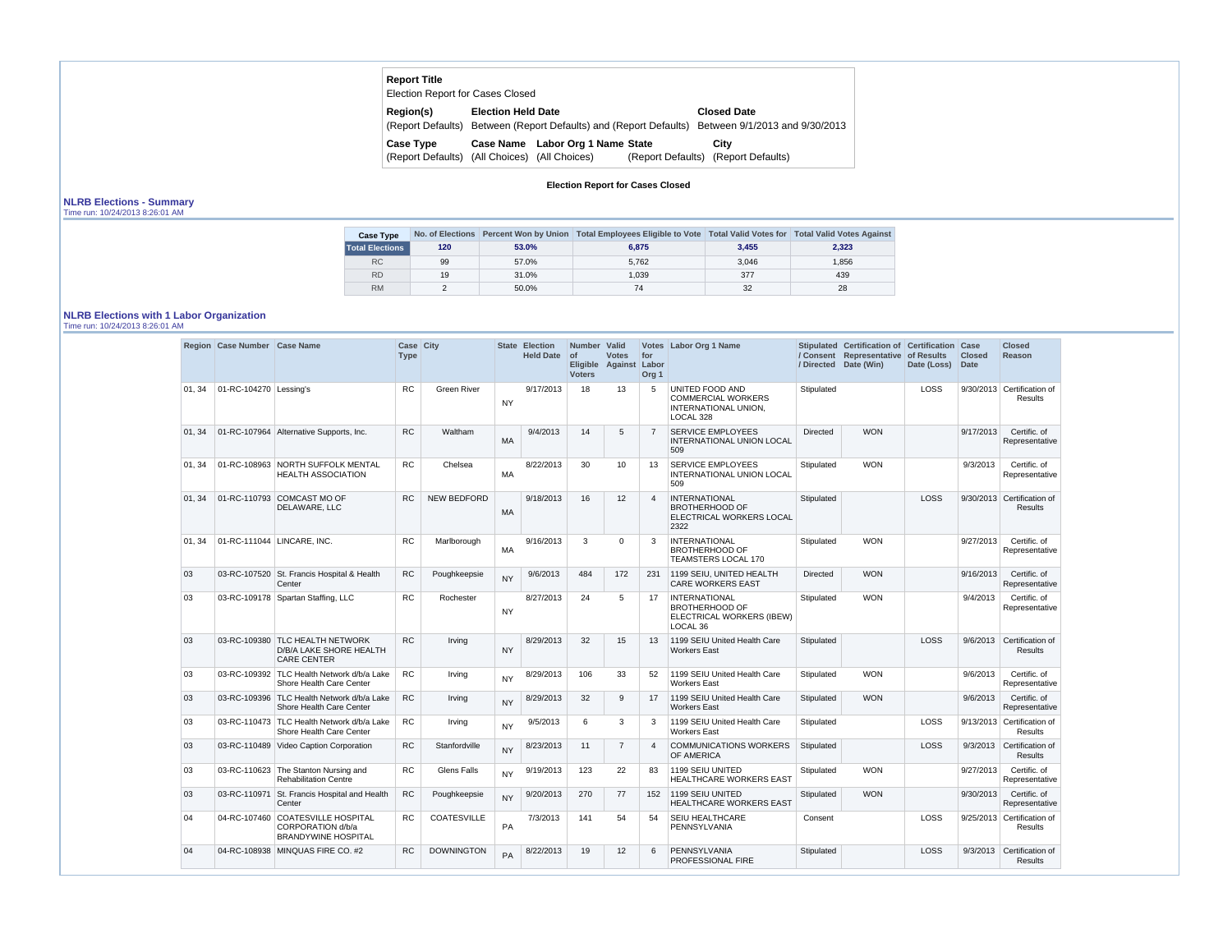|                  | Region Case Number Case Name |                                                                                                                               | Case City<br><b>Type</b> |                         |           | State Election<br><b>Held Date</b> | Number Valid<br>$ $ of<br><b>Voters</b> | <b>Votes</b><br>Eligible Against Labor | for<br>Org <sub>1</sub> | Votes Labor Org 1 Name                                                                                                   | / Directed | Stipulated Certification of Certification Case<br>/ Consent Representative of Results<br>Date (Win) | Date (Loss) | <b>Closed</b><br>Date | <b>Closed</b><br><b>Reason</b>               |
|------------------|------------------------------|-------------------------------------------------------------------------------------------------------------------------------|--------------------------|-------------------------|-----------|------------------------------------|-----------------------------------------|----------------------------------------|-------------------------|--------------------------------------------------------------------------------------------------------------------------|------------|-----------------------------------------------------------------------------------------------------|-------------|-----------------------|----------------------------------------------|
|                  |                              |                                                                                                                               |                          |                         |           |                                    |                                         |                                        |                         | FIGHTERS ASSOCIATION, A/W<br>INTERNATIONAL ASSOCIATION<br>OF FIRE FIGHTERS                                               |            |                                                                                                     |             |                       |                                              |
| 04               |                              | 04-RC-109022 SADDLE CREEK<br><b>CORPORATION</b>                                                                               | <b>RC</b>                | Florence                | NJ        | 8/23/2013                          | 26                                      | 18                                     | $\overline{7}$          | Internatioal Brotherhood of<br>Teamsters Local 676                                                                       | Stipulated |                                                                                                     | LOSS        |                       | 9/4/2013 Certification of<br>Results         |
| 04               |                              | 04-RC-109422 FESTIVAL FUN PARKS, LLC<br>D/B/A DUTCH WONDERLAND                                                                | <b>RC</b>                | <b>LANCASTER</b>        | PA        | 8/29/2013                          | 10                                      | 5                                      | 5                       | BAKERY, CONFECTIONERY,<br><b>TOBACCO AND GRAIN</b><br>MILLERS - LOCAL 464 AFL-CIO                                        | Stipulated |                                                                                                     | LOSS        |                       | 9/10/2013 Certification of<br><b>Results</b> |
| 04               |                              | 04-RC-109499 DS WATERS OF AMERICA.<br>INC.                                                                                    | <b>RC</b>                | <b>BRISTOL</b>          | PA        | 8/30/2013                          | 17                                      | 5                                      | 9                       | <b>INTERNATIONAL</b><br><b>BROTHERHOOD OF</b><br><b>TEAMSTERS LOCAL 115</b>                                              | Stipulated | <b>WON</b>                                                                                          |             | 9/10/2013             | Certific. of<br>Representative               |
| 04               |                              | 04-RC-109640 J. THOMAS ELECTRIC                                                                                               | <b>RC</b>                | <b>TUNKHANNOCK</b>      | PA        | 8/23/2013                          | 11                                      | 5                                      | 5                       | ELECTRICAL WORKERS,<br>LOCAL <sub>81</sub>                                                                               | Stipulated |                                                                                                     | LOSS        |                       | 9/4/2013 Certification of<br><b>Results</b>  |
| 04               |                              | 04-RC-110490 Airgas USA LLC                                                                                                   | <b>RC</b>                | Allentown               | PA        | 9/13/2013                          | 18                                      | $\overline{4}$                         | 14                      | <b>INTERNATIONAL</b><br><b>BROTHERHOOD OF</b><br><b>TEAMSTERS LOCAL 773</b>                                              | Stipulated | <b>WON</b>                                                                                          |             | 9/24/2013             | Certific. of<br>Representative               |
| 04               |                              | 04-RC-110613 123 EZ Tees, Inc.                                                                                                | <b>RC</b>                | Philadelphia            | <b>PA</b> | 9/12/2013                          | 43                                      | 28                                     | 8                       | <b>WAREHOUSE EMPLOYEES'</b><br>UNION LOCAL 169, A/W<br><b>INTERNATIONAL</b><br><b>BROTHERHOOD OF</b><br><b>TEAMSTERS</b> | Stipulated |                                                                                                     | <b>LOSS</b> |                       | 9/24/2013 Certification of<br><b>Results</b> |
| 05               |                              | 05-RC-100098 SKW Constructors                                                                                                 | <b>RC</b>                | <b>Baltimore</b>        | <b>MD</b> | 4/25/2013                          | $\overline{7}$                          | 3                                      | $\overline{2}$          | INTERNATIONAL UNION OF<br>OPERATING ENGINEERS<br>LOCAL #37, AFL-CIO                                                      | Stipulated |                                                                                                     | LOSS        |                       | 9/16/2013 Certification of<br>Results        |
| 05               |                              | 05-RC-108632 Master Security Company, LLC.                                                                                    | <b>RC</b>                | Washington              | DC        | 8/13/2013                          | 29                                      | $\Omega$                               | 17                      | <b>UNITED SECURITY &amp; POLICE</b><br>OFFICERS OF AMERICA<br>(USPOA)                                                    | Stipulated | <b>WON</b>                                                                                          |             | 9/4/2013              | Certific. of<br>Representative               |
| 05               |                              | 05-RC-109566 Rite Aid Hdgtrs. Corp.                                                                                           | <b>RC</b>                | Mechanicsburg           | PA        | 8/27/2013                          | 71                                      | 47                                     | 17                      | <b>INTERNATIONAL</b><br><b>BROTHERHOOD OF</b><br>ELECTRICAL WORKERS LOCAL<br>777, AFL-CIO                                | Stipulated |                                                                                                     | <b>LOSS</b> | 9/4/2013              | Certification of<br><b>Results</b>           |
| 05               |                              | 05-RC-110262 Security Assurance<br>Management, Inc.                                                                           | <b>RC</b>                | Washington              | <b>DC</b> | 8/28/2013                          | 21                                      | 6                                      | $\overline{4}$          | Union Rights for Security Officers                                                                                       | Stipulated |                                                                                                     | LOSS        |                       | 9/26/2013 Certification of<br><b>Results</b> |
| 05               |                              | 05-RC-111172 E&P Electrical Contracting<br>Company, Inc.                                                                      | <b>RC</b>                | Norfolk                 | VA        | 9/18/2013                          | 27                                      | 19                                     | 6                       | International Brotherhood of<br>Electrical Workers Local 80 a/w<br>International Brotherhood of<br>Electrical            | Stipulated |                                                                                                     | LOSS        |                       | 9/26/2013 Certification of<br>Results        |
| 05               |                              | 05-RC-111189 Danella Engineering and<br>Construction Corp.                                                                    | <b>RC</b>                | Dover                   | <b>DE</b> | 9/18/2013                          | 32                                      | 18                                     | 13                      | General Teamsters Local 326 a/w<br>International Brotherhood of<br><b>Teamsters</b>                                      | Stipulated |                                                                                                     | <b>LOSS</b> |                       | 9/26/2013 Certification of<br>Results        |
| 06               | 06-RC-108783 UPMC East       |                                                                                                                               | <b>RC</b>                | Monroeville             | PA        | 8/20/2013                          | 15                                      | 14                                     | $\overline{1}$          | INTERNATIONAL UNION.<br>SECURITY OF POLICE AND<br>FIRE PROFESSIONALS OF<br>AMERICA (SPFPA)                               | Stipulated |                                                                                                     | LOSS        |                       | 9/3/2013 Certification of<br>Results         |
| 06               |                              | 06-RC-109937 Young Men's Christian<br>Association                                                                             | <b>RC</b>                | Greensburg              | PA        | 9/6/2013                           | 10                                      | 5                                      | 5                       | <b>TEAMSTERS LOCAL UNION</b><br>NO. 30 A/W INTERNATIONAL<br><b>BROTHERHOOD OF</b><br><b>TEAMSTERS</b>                    | Stipulated |                                                                                                     | LOSS        |                       | 9/17/2013 Certification of<br><b>Results</b> |
| 07               |                              | 07-RC-110504   TCT Stainless Steel, Inc.                                                                                      | <b>RC</b>                | <b>Sterling Heights</b> | MI        | 9/12/2013                          | 19                                      | 10                                     | 9                       | LOCAL 283. INTERNATIONAL<br><b>BROTHERHOOD OF</b><br><b>TEAMSTERS (IBT)</b>                                              | Stipulated |                                                                                                     | LOSS        |                       | 9/23/2013 Certification of<br><b>Results</b> |
| 08               |                              | 08-RC-110797 VEOLIA WATER NORTH<br>AMERICA OPERATING<br>SERVICES, LLC                                                         | <b>RC</b>                | OREGON                  | OH        | 9/11/2013                          | 8                                       | $\overline{4}$                         | 2                       | TEAMSTERS LOCAL 20 a/w<br><b>INTERNATIONAL</b><br><b>BROTHERHOOD OF</b><br><b>TEAMSTERS</b>                              | Stipulated |                                                                                                     | LOSS        |                       | 9/24/2013 Certification of<br><b>Results</b> |
| 08               |                              | 08-RC-111083 PEPSI BEVERAGES<br>CORPORATION, INC.                                                                             | <b>RC</b>                | YOUNGSTOWN              | OH        | 9/18/2013                          | 35                                      | 14                                     | 16                      | TEAMSTERS LOCAL 377                                                                                                      | Stipulated | <b>WON</b>                                                                                          |             | 9/30/2013             | Certific. of<br>Representative               |
| 09               | 09-RC-085968                 | <b>GARDA CL GREAT LAKES,</b><br>INC.                                                                                          | <b>RC</b>                | <b>COLUMBUS</b>         | OH        | 8/29/2013                          | 34                                      | 15                                     | 13                      | UNITED FEDERATION OF<br>SPECIAL POLICE AND<br>SECURITY OFFICERS, INC.                                                    | Stipulated |                                                                                                     | LOSS        | 9/6/2013              | Certification of<br><b>Results</b>           |
| 09               |                              | 09-RC-110313 THE PEPSI-COLA BOTTLING<br>COMPANY OF WINCHESTER,<br>KENTUCKY, A DIVISION OF<br>G&J PEPSI-COLA BOTTLERS,<br>INC. | <b>RC</b>                | <b>WINCHESTER</b>       | <b>KY</b> | 9/18/2013                          | 34                                      | 15                                     | 19                      | <b>INTERNATIONAL</b><br><b>BROTHERHOOD OF</b><br>TEAMSTERS, LOCAL UNION<br>NO. 651                                       | Directed   | <b>WON</b>                                                                                          |             | 9/26/2013             | Certific. of<br>Representative               |
| 10, 11,<br>26NAS | 10-RC-109351                 | <b>ARAMARK UNIFORM</b><br><b>SERVICES</b>                                                                                     | <b>RC</b>                | <b>SAVANNAH</b>         | GA        | 8/23/2013                          | 14                                      | 9                                      | 5                       | INTERNATIONAL ASSOCIATION   Stipulated<br>OF MACHINISTS AND<br>AEROSPACE WORKERS,<br>AFL-CIO                             |            |                                                                                                     | LOSS        |                       | 9/4/2013 Certification of<br>Results         |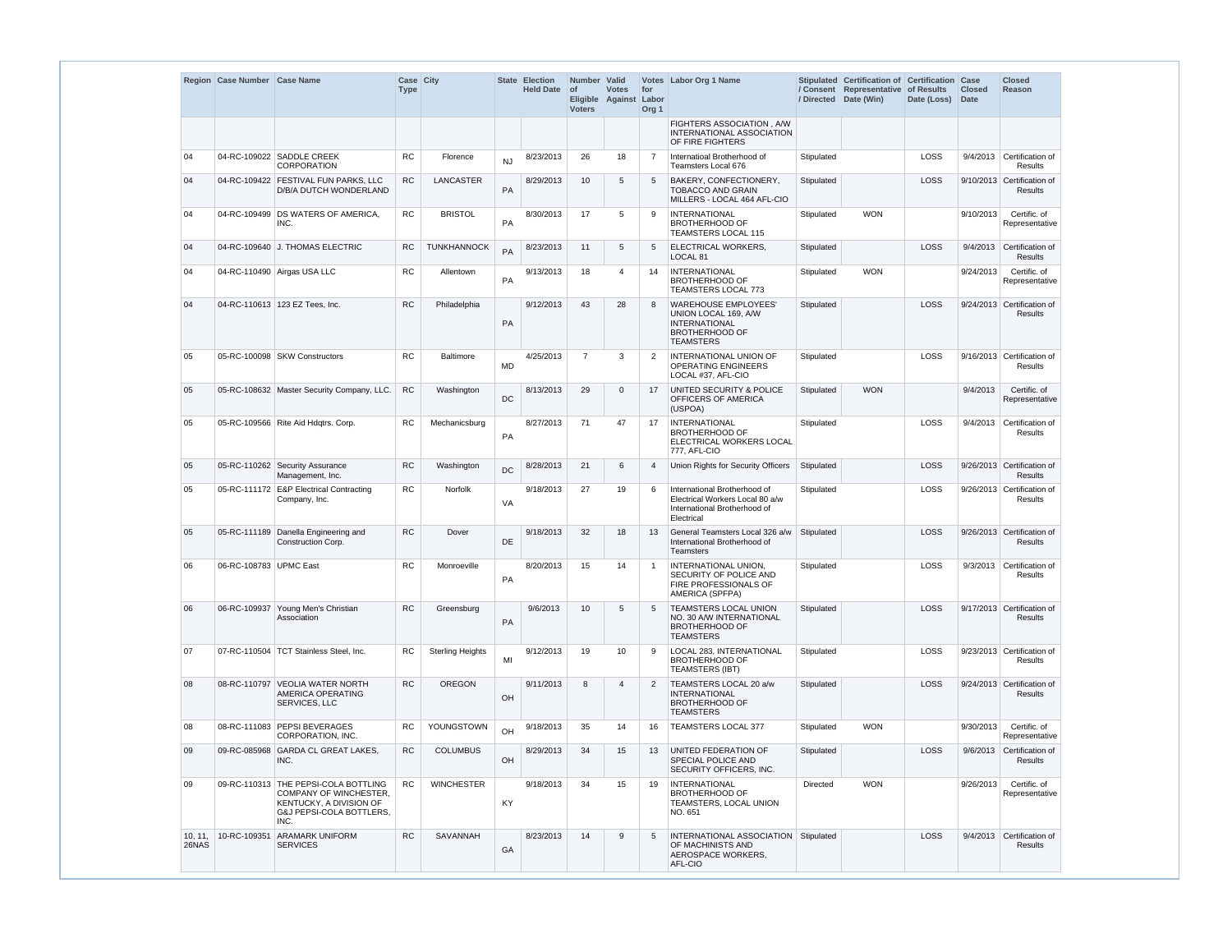|                  | Region Case Number Case Name |                                                                                                               | Case City<br><b>Type</b> |                          |           | State Election<br><b>Held Date</b> | Number Valid<br><b>of</b><br><b>Voters</b> | <b>Votes</b><br>Eligible Against Labor | for<br>Org <sub>1</sub> | Votes Labor Org 1 Name                                                                                                  |                 | Stipulated Certification of Certification Case<br>/ Consent Representative of Results<br>/ Directed   Date (Win) | Date (Loss) | <b>Closed</b><br><b>Date</b> | <b>Closed</b><br><b>Reason</b>               |
|------------------|------------------------------|---------------------------------------------------------------------------------------------------------------|--------------------------|--------------------------|-----------|------------------------------------|--------------------------------------------|----------------------------------------|-------------------------|-------------------------------------------------------------------------------------------------------------------------|-----------------|------------------------------------------------------------------------------------------------------------------|-------------|------------------------------|----------------------------------------------|
| 10, 11.<br>26NAS |                              | 10-RC-109967 MAYFIELD DAIRY FARMS,<br><b>LLC</b>                                                              | RC                       | <b>MACON</b>             | GA        | 9/6/2013                           | 32                                         | 8                                      | 22                      | TEAMSTERS LOCAL UNION 528 Stipulated                                                                                    |                 | <b>WON</b>                                                                                                       |             | 9/17/2013                    | Certific. of<br>Representative               |
| 10, 11,<br>26NAS |                              | 10-RC-109990 MAYFIELD DAIRY FARMS,<br><b>LLC</b>                                                              | <b>RC</b>                | <b>TIFTON</b>            | GA        | 9/5/2013                           | 20                                         | 10 <sup>°</sup>                        | 9                       | TEAMSTERS LOCAL UNION 528   Stipulated                                                                                  |                 |                                                                                                                  | <b>LOSS</b> |                              | 9/13/2013 Certification of<br><b>Results</b> |
| 10, 11,<br>26NAS |                              | 10-RC-110257 AMERICOLD LOGISTICS, LLC                                                                         | <b>RC</b>                | <b>MCDONOUGH</b>         | GA        | 9/11/2013                          | 45                                         | 11                                     | 30                      | <b>TEAMSTERS LOCAL 528</b>                                                                                              | Directed        | <b>WON</b>                                                                                                       |             | 9/19/2013                    | Certific. of<br>Representative               |
| 10, 11,<br>26NAS |                              | 10-RC-110732 HICKMAN WILLIAMS AND<br><b>COMPANY</b>                                                           | <b>RC</b>                | <b>BIRMINGHAM</b>        | <b>AL</b> | 9/18/2013                          | 11                                         | 6                                      | 5                       | THE UNITED STEEL, PAPER<br>AND FORESTRY, RUBBER,<br>MANUFACTURING, ENERGY,<br>ALLIED INDUSTRIAL AND<br><b>SERVICE W</b> | Stipulated      |                                                                                                                  | LOSS        |                              | 9/26/2013 Certification of<br><b>Results</b> |
| 10, 11,<br>26NAS |                              | 10-RC-110342 FEDSERV INDUSTRIES INC                                                                           | <b>RC</b>                | <b>ANDERSON</b>          | SC        | 9/10/2013                          | 2                                          | $\Omega$                               | 2                       | INTERNATIONAL UNION OF<br>OPERATING ENGINEERS.<br>LOCAL 465, AFL-CIO                                                    | Stipulated      | <b>WON</b>                                                                                                       |             | 9/18/2013                    | Certific. of<br>Representative               |
| 12, 24           |                              | 12-RC-108599 Pepsi Beverages Company                                                                          | <b>RC</b>                | Pompano Beach            | <b>FL</b> | 8/16/2013                          | 167                                        | 127                                    | 31                      | United Steel, Paper and Forestry,<br>Rubber, Manufacturing, Energy,<br>Allied Industrial and Service<br>Worke           | Stipulated      | <b>WON</b>                                                                                                       |             | 9/3/2013                     | Certific. of<br>Representative               |
| 12, 24           |                              | 12-RC-109439 West Altamonte Operations<br>Facility, LLC D/B/A Consulate<br>Healthcare at West Altamonte       | RC.                      | <b>Altamonte Springs</b> | <b>FL</b> | 8/29/2013                          | 71                                         | 9                                      | 45                      | 1199 SEIU United Healthcare<br><b>Workers East</b>                                                                      | Stipulated      | <b>WON</b>                                                                                                       |             | 9/10/2013                    | Certific. of<br>Representative               |
| 12, 24           |                              | 12-RC-109952 Avis Rent-A-Car                                                                                  | <b>RC</b>                | West Palm Beach          | FL.       | 9/5/2013                           | 12                                         | 8                                      | $\mathbf 1$             | Teamsters Local Union No. 769,<br>affilitated with the International<br><b>Brotherhood of Teamsters</b>                 | Stipulated      |                                                                                                                  | <b>LOSS</b> |                              | 9/16/2013 Certification of<br>Results        |
| 12, 24           |                              | 12-RC-110866 Enterprise Leasing Company of<br>Florida, LLC, d/b/a Alamo Rent<br>A Car and National Car Rental | RC.                      | Orlando                  | <b>FL</b> | 9/19/2013                          | 48                                         | 30                                     | 18                      | <b>INTERNATIONAL</b><br><b>BROTHERHOOD OF</b><br>TEAMSTERS, LOCAL UNION<br>385                                          | Stipulated      |                                                                                                                  | LOSS        |                              | 9/30/2013 Certification of<br>Results        |
| 12, 24           |                              | 12-RC-110941   FCi Federal, Inc.                                                                              | <b>RC</b>                | Miami                    | <b>FL</b> | 9/5/2013                           | 16                                         | $\overline{7}$                         | 8                       | Industrial, Technical, Professional<br>Employees Union, OPEIU Local<br>4873, AFL-CIO                                    | Stipulated      | <b>WON</b>                                                                                                       |             | 9/16/2013                    | Certific. of<br>Representative               |
| 13               |                              | 13-RC-103125 Pan-O-Gold Baking Co.                                                                            | <b>RC</b>                | Griffith                 | IN        | 6/13/2013                          | 8                                          | 4                                      | 4                       | <b>INTERNATIONAL</b><br><b>BROTHERHOOD OF</b><br><b>TEAMSTERS LOCAL UNION</b><br>142, AFL-CIO                           | Directed        |                                                                                                                  | LOSS        | 9/6/2013                     | Certification of<br>Results                  |
| 13               |                              | 13-RC-108995   Matteson Hotel Partners, LLC<br>d/b/a Hampton Inn & Suites                                     | <b>RC</b>                | Matteson                 | IL        | 8/23/2013                          | $\overline{7}$                             | 6                                      | $\mathbf 0$             | Unite Here Local 450                                                                                                    | Directed        |                                                                                                                  | LOSS        |                              | 9/12/2013 Certification of<br>Results        |
| 13               |                              | 13-RC-109360   Loretto Hospital                                                                               | RC                       | Chicago                  | IL        | 8/28/2013                          | 36                                         | 23                                     | 13                      | Service Employees International<br>Union Healthcare Illinois Indiana                                                    | Directed        | <b>WON</b>                                                                                                       | LOSS        | 9/13/2013                    | Certific. of<br>Representative               |
| 13               |                              | 13-RC-109360 Loretto Hospital                                                                                 | <b>RC</b>                | Chicago                  | IL        | 8/28/2013                          | 57                                         | 11                                     | 46                      | Service Employees International<br>Union Healthcare Illinois Indiana                                                    | <b>Directed</b> | <b>WON</b>                                                                                                       | <b>LOSS</b> | 9/13/2013                    | Certific, of<br>Representative               |
| 14, 17           |                              | 14-RC-110462 Transitional Center, Inc.                                                                        | <b>RC</b>                | CENTREVILLE              | IL        | 8/28/2013                          | 65                                         | $\Omega$                               | 46                      | <b>INTERNATIONAL UNION OF</b><br><b>OPERATING ENGINEERS</b><br>LOCAL 148                                                | Stipulated      | <b>WON</b>                                                                                                       |             | 9/10/2013                    | Certific, of<br>Representative               |
| 14, 17           |                              | 14-RC-111191 Stratas Foods LLC                                                                                | <b>RC</b>                | <b>QUINCTY</b>           | IL        | 9/12/2013                          | 40                                         | 19                                     | 21                      | International Association of<br>Machinists and Aerospace<br>Workers, AFL-CIO                                            | Stipulated      | <b>WON</b>                                                                                                       |             | 9/24/2013                    | Certific. of<br>Representative               |
| 15, 26           |                              | 15-RC-095700 Petroleum Fuel and Terminal<br>Company                                                           | RC                       | Garyville                | LA        | 2/13/2013                          | 17                                         | 5                                      | 11                      | <b>TEAMSTERS LOCAL UNION</b><br>NO. 270                                                                                 | Stipulated      | <b>WON</b>                                                                                                       |             | 9/25/2013                    | Certific. of<br>Representative               |
| 15, 26           |                              | 15-RC-111210 LP Port St. Joe, LLC d/b/a The<br>Bridge At Bay St. Joe                                          | ${\sf RC}$               | Port St. Joe             | FL.       | 9/20/2013                          | 77                                         | 22                                     | 40                      | RETAIL WHOLESALE AND<br>DEPARTMENT STORE UNION                                                                          | Stipulated      | <b>WON</b>                                                                                                       |             | 9/30/2013                    | Certific. of<br>Representative               |
| 16               |                              | 16-RC-110170 CCA OF TENNESSEE, LLC.                                                                           | <b>RC</b>                | Laredo                   | <b>TX</b> | 9/6/2013                           | 76                                         | 45                                     | 26                      | UNITED GOVERNMENT<br>SECURITY OFFICERS OF<br><b>AMERICA</b>                                                             | Stipulated      |                                                                                                                  | LOSS        |                              | 9/16/2013 Certification of<br><b>Results</b> |
| 14, 17           | 14-RC-110069 Arbola, Inc.    |                                                                                                               | <b>RC</b>                | Kansas City              | <b>MO</b> | 8/27/2013                          | 5                                          | $\Omega$                               | $\overline{4}$          | International Brotherhood of<br><b>Electrical Workers Local Union</b><br>#1613                                          | Stipulated      | <b>WON</b>                                                                                                       |             | 9/6/2013                     | Certific. of<br>Representative               |
| 14, 17           |                              | 14-RC-110070 Plaza Personnel LTD.                                                                             | <b>RC</b>                | Kansas City              | MO        | 8/22/2013                          | 5                                          | $\Omega$                               | 3                       | International Brotherhood of<br><b>Electrical Workers Local Union</b><br>#1613                                          | Stipulated      | <b>WON</b>                                                                                                       |             | 9/3/2013                     | Certific. of<br>Representative               |
| 18, 30           |                              | 18-RC-109507 AUGUSTANA HEALTH CARE<br><b>CENTER OF MINNEAPOLIS</b>                                            | <b>RC</b>                | Minneapolis              | <b>MN</b> | 8/29/2013                          | 214                                        | 86                                     | 70                      | AMERICAN FEDERATION OF<br>STATE, COUNTY, AND<br>MUNICIPAL EMPLOYEES MN<br>COUNCIL 5, AFL-CIO                            | Stipulated      |                                                                                                                  | LOSS        |                              | 9/5/2013 Certification of<br><b>Results</b>  |
| 18, 30           | 18-RC-110631                 | <b>OXFORD PROPERTY</b><br>MANAGEMENT, LLC                                                                     | <b>RC</b>                | Cannon Falls             | <b>MN</b> | 9/13/2013                          | 36                                         | 19                                     | 8                       | UNITED FOOD AND<br><b>COMMERCIAL WORKERS</b><br><b>LOCAL 1189</b>                                                       | Stipulated      |                                                                                                                  | LOSS        |                              | 9/24/2013 Certification of<br>Results        |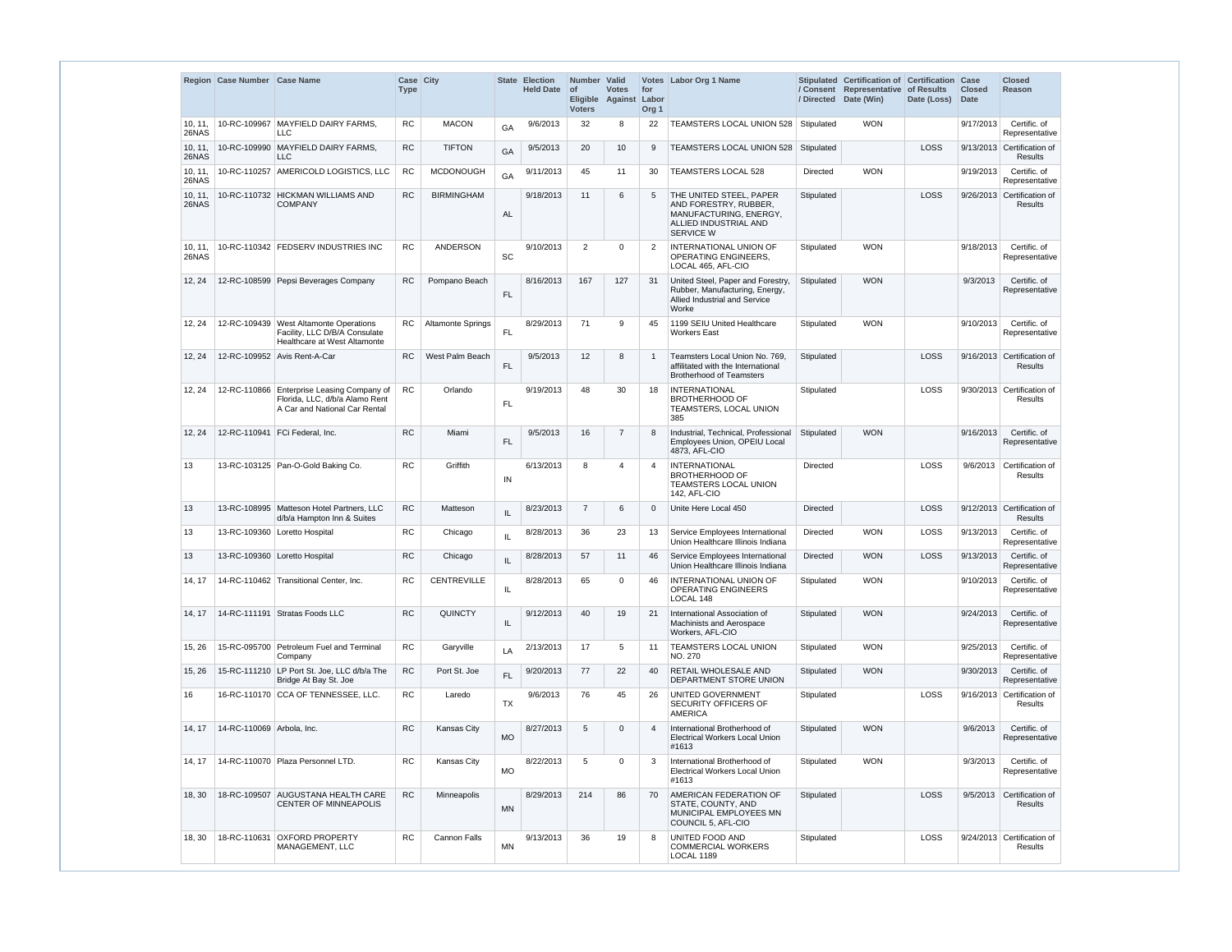|        | Region Case Number Case Name |                                                                                                               | Case City<br><b>Type</b> |                                   | <b>State</b> | <b>Election</b><br><b>Held Date</b> | Number Valid<br><b>of</b><br><b>Voters</b> | <b>Votes</b><br>Eligible Against Labor | for<br>Org <sub>1</sub> | Votes Labor Org 1 Name                                                                                                                    |                 | Stipulated Certification of Certification Case<br>/ Consent Representative of Results<br>/ Directed Date (Win) | Date (Loss) | <b>Closed</b><br>Date | <b>Closed</b><br><b>Reason</b>               |
|--------|------------------------------|---------------------------------------------------------------------------------------------------------------|--------------------------|-----------------------------------|--------------|-------------------------------------|--------------------------------------------|----------------------------------------|-------------------------|-------------------------------------------------------------------------------------------------------------------------------------------|-----------------|----------------------------------------------------------------------------------------------------------------|-------------|-----------------------|----------------------------------------------|
| 19, 36 |                              | 19-RC-109166 CHUGACH McKINLEY, INC.                                                                           | <b>RC</b>                | ANCHORAGE                         | AK           | 8/22/2013                           | 6                                          | $\mathbf 0$                            | 6                       | <b>IBEW LOCAL 1547</b>                                                                                                                    | Stipulated      | <b>WON</b>                                                                                                     |             | 9/25/2013             | Certific. of<br>Representative               |
| 19, 36 |                              | 19-RC-109669 GCA SERVICES GROUP, INC.                                                                         | <b>RC</b>                | <b>SEATTLE</b>                    | <b>WA</b>    | 8/26/2013                           | 156                                        | 44                                     | 91                      | <b>TEAMSTERS LOCAL 117</b>                                                                                                                | Stipulated      | <b>WON</b>                                                                                                     |             | 9/4/2013              | Certific. of<br>Representative               |
| 19, 36 |                              | 19-RC-110466 SPOKANE WASHINGTON<br>HOSPITAL COMPANY, LLC<br>d/b/a DEACONESS HOSPITAL                          | <b>RC</b>                | <b>SPOKANE</b>                    | <b>WA</b>    | 9/11/2013                           | 29                                         | $\overline{1}$                         | 22                      | IUOE, LOCAL 280                                                                                                                           | Stipulated      | <b>WON</b>                                                                                                     |             | 9/19/2013             | Certific. of<br>Representative               |
| 19, 36 |                              | 19-RC-111023   IKEA DISTRIBUTION<br>SERVICES, INC.                                                            | <b>RC</b>                | <b>SPANAWAY</b>                   | <b>WA</b>    | 9/18/2013                           | 64                                         | 23                                     | 38                      | <b>TEAMSTERS LOCAL 117</b>                                                                                                                | Stipulated      | <b>WON</b>                                                                                                     |             | 9/26/2013             | Certific. of<br>Representative               |
| 20, 37 |                              | 20-RC-108858   Vision Service Plan                                                                            | <b>RC</b>                | Rancho Cordova                    | CA           | 9/13/2013                           | 3                                          | -1                                     | 2                       | STATIONARY ENGINEERS.<br>LOCAL 39 AFL-CIO                                                                                                 | <b>Directed</b> | <b>WON</b>                                                                                                     |             | 9/26/2013             | Certific. of<br>Representative               |
| 20, 37 | 20-RC-110670 Amerigas        |                                                                                                               | <b>RC</b>                | Yuba City                         | CA           | 9/12/2013                           | 44                                         | 24                                     | 18                      | <b>CHAUFFEURS, TEAMSTERS &amp;</b><br>HELPERS LOCAL UNION NO.<br>150                                                                      | Stipulated      |                                                                                                                | LOSS        |                       | 9/24/2013 Certification of<br><b>Results</b> |
| 20, 37 |                              | 20-RC-112007 Mercy San Juan Medical Center                                                                    | <b>RC</b>                | Carmichael                        | CA           | 9/18/2013                           | 18                                         | -3                                     | 13                      | SEIU - UNITED HEALTHCARE<br><b>WORKERS WEST</b>                                                                                           | Stipulated      | <b>WON</b>                                                                                                     |             | 9/30/2013             | Certific. of<br>Representative               |
| 21     |                              | 21-RC-109820   FLOWSERVE US, INC.                                                                             | <b>RC</b>                | <b>RANCHO</b><br><b>DOMINGUEZ</b> | CA           | 9/6/2013                            | 18                                         | 10                                     | 8                       | UNITED STEEL PAPER AND<br>FORESTRY, RUBBER,<br>MANUFACTURING, ENERGY,<br>ALLIED INDUSTRIAL AND<br><b>SERVICE WORKER</b>                   | Stipulated      |                                                                                                                | LOSS        |                       | 9/17/2013 Certification of<br>Results        |
| 21     |                              | 21-RC-109978 MARUICHI AMERICAN<br><b>CORPORATION</b>                                                          | <b>RC</b>                | <b>SANTA FE</b><br><b>SPRINGS</b> | CA           | 8/30/2013                           | 46                                         | 16                                     | 29                      | UNITED STEEL, PAPER AND<br>FORESTRY, RUBBER,<br>MANUFACTURING, ENERGY,<br>ALLIED INDUSTRIAL AND<br><b>SERVICE WORKE</b>                   | Stipulated      | <b>WON</b>                                                                                                     |             | 9/9/2013              | Certific. of<br>Representative               |
| 21     |                              | 21-RC-110847 BOTTLING GROUP LLC, D/B/A<br>PEPSI BEVERAGES<br><b>COMPANY</b>                                   | <b>RC</b>                | <b>CARSON</b>                     | CA           | 9/19/2013                           | 32                                         | 16                                     | 15                      | <b>CHAUFFEURS, SALES</b><br>DRIVERS AND HELPERS<br>UNION, LOCAL 572,<br><b>INTERNATIONAL</b><br><b>BROTHERHOOD OF</b><br><b>TEAMSTERS</b> | Stipulated      |                                                                                                                | LOSS        |                       | 9/30/2013 Certification of<br>Results        |
| 22     |                              | 22-RC-107303 SIMONIK MOVING &<br>STORAGE, INC.                                                                | <b>RC</b>                | <b>BOUND BROOK</b>                | <b>NJ</b>    | 8/29/2013                           | 36                                         | -3                                     | 16                      | LOCAL 863, INTERNATIONAL<br><b>BROTHERHOOD OF</b><br>TEAMSTERS, AFL-CIO                                                                   | Directed        | <b>WON</b>                                                                                                     |             | 9/30/2013             | Certific. of<br>Representative               |
| 22     |                              | 22-RC-109932 BRIGHTER DAY BEHAVIORAL<br>HEALTH INC.                                                           | RC.                      | <b>LAWRENCEVILLE</b>              | NJ.          | 9/6/2013                            | 11                                         | 3                                      | 4                       | <b>INTERNATIONAL</b><br><b>BROTHERHOOD OF</b><br>TEAMSTERS LOCAL UNION NO<br>35                                                           | Stipulated      | <b>WON</b>                                                                                                     |             | 9/17/2013             | Certific. of<br>Representative               |
| 22     |                              | 22-RC-110039 ROUTE 33 AUTOSALES LLC<br>D/B/A WORLD VOLKSWAGEN                                                 | <b>RC</b>                | <b>NEPTUNE</b>                    | <b>NJ</b>    | 9/4/2013                            | 8                                          | 3                                      | 5                       | LOCAL 355. UNITED SERVICE<br>WORKERS UNION, IUJAT,<br>AFL-CIO                                                                             | Stipulated      | <b>WON</b>                                                                                                     |             | 9/13/2013             | Certific. of<br>Representative               |
| 12, 24 |                              | 24-RC-109129 Desarrolladora de Norte S. en<br>C., d/b/a Hotel Gran Melia Golf<br><b>Resort of Puerto Rico</b> | <b>RC</b>                | Rio Grande                        | <b>PR</b>    | 8/23/2013                           | 83                                         | 15                                     | 58                      | UNITE HERE! Local 610, La<br>Gastronomica                                                                                                 | Stipulated      | <b>WON</b>                                                                                                     |             | 9/5/2013              | Certific, of<br>Representative               |
| 12, 24 |                              | 24-RC-109601 Telemundo de Puerto Rico, Inc.                                                                   | <b>RC</b>                | San Juan                          | PR           | 8/29/2013                           | 3                                          | $\Omega$                               | 3                       | UNION DE PERIODISTAS.<br>ARTES GRAFICAS Y RAMAS<br>ANEXAS (UPAGRA), LOCAL<br>33225                                                        | Stipulated      | <b>WON</b>                                                                                                     |             | 9/12/2013             | Certific. of<br>Representative               |
| 25, 33 |                              | $25$ -RC-110432 E. H. HAMILTON TRUCKING &<br>WAREHOUSING SERVICE,<br>INC.                                     | <b>RC</b>                | Indianapolis                      | IN           | 8/28/2013                           | 2                                          | $\mathbf 0$                            | 2                       | <b>CHAUFFEURS, TEAMSTERS</b><br>AND HELPERS, LOCAL UNION<br>NO. 215 a/w INTERNATIONAL<br><b>BROTHERHOOD OF</b><br><b>TEAMSTERS</b>        | Stipulated      | <b>WON</b>                                                                                                     |             | 9/6/2013              | Certific. of<br>Representative               |
| 28     |                              | 28-RC-102830 PTS of America, LLC                                                                              | <b>RC</b>                | Mesa                              | AZ           | 5/20/2013                           | 86                                         | 3                                      | 37                      | INTERNATIONAL UNION,<br>SECURITY, POLICE AND FIRE<br>PROFESSIONALS OF AMERICA<br>(SPFPA)                                                  | Stipulated      | <b>WON</b>                                                                                                     |             | 9/20/2013             | Certific. of<br>Representative               |
| 28     |                              | 28-RC-110948 Balfour Beatty Communities,<br>LLC.                                                              | <b>RC</b>                | Ft. Bliss                         | <b>TX</b>    | 9/13/2013                           | 48                                         | 27                                     | 18                      | INTERNATIONAL UNION OF<br><b>OPERATING ENGINEERS,</b><br>AFL-CIO, LOCAL 953                                                               | Stipulated      |                                                                                                                | LOSS        |                       | 9/24/2013 Certification of<br><b>Results</b> |
| 29     |                              | 29-RC-102996 Hassel Volvo of Glen Cove                                                                        | <b>RC</b>                | Glen Cove                         | <b>NY</b>    | 5/29/2013                           | 15                                         | 5                                      | 10                      | Hassel Volvo of Glen Cove                                                                                                                 | Stipulated      | <b>WON</b>                                                                                                     |             | 9/13/2013             | Certific. of<br>Representative               |
| 29     |                              | 29-RC-111298 Lawrence Houses Owners<br>Corp.                                                                  | <b>RC</b>                | Lawrence                          | <b>NY</b>    | 9/17/2013                           | $\overline{2}$                             | -1                                     | $\overline{1}$          | LOCAL 621, UNITED AUTO<br><b>WORKERS AMERICA</b>                                                                                          | Stipulated      |                                                                                                                | LOSS        |                       | 9/30/2013 Certification of<br>Results        |
| 31     | 31-RC-105357                 | Grand Exalted Productions, Inc.                                                                               | <b>RC</b>                | Los Angeles                       | CA           | 8/7/2013                            | 16                                         | 8                                      | 6                       | The Animation Guild and Affiliated<br><b>Optical Electronic and Graphic</b><br>Arts. Local 839 IATSE                                      | Directed        |                                                                                                                | LOSS        |                       | 9/4/2013 Certification of<br><b>Results</b>  |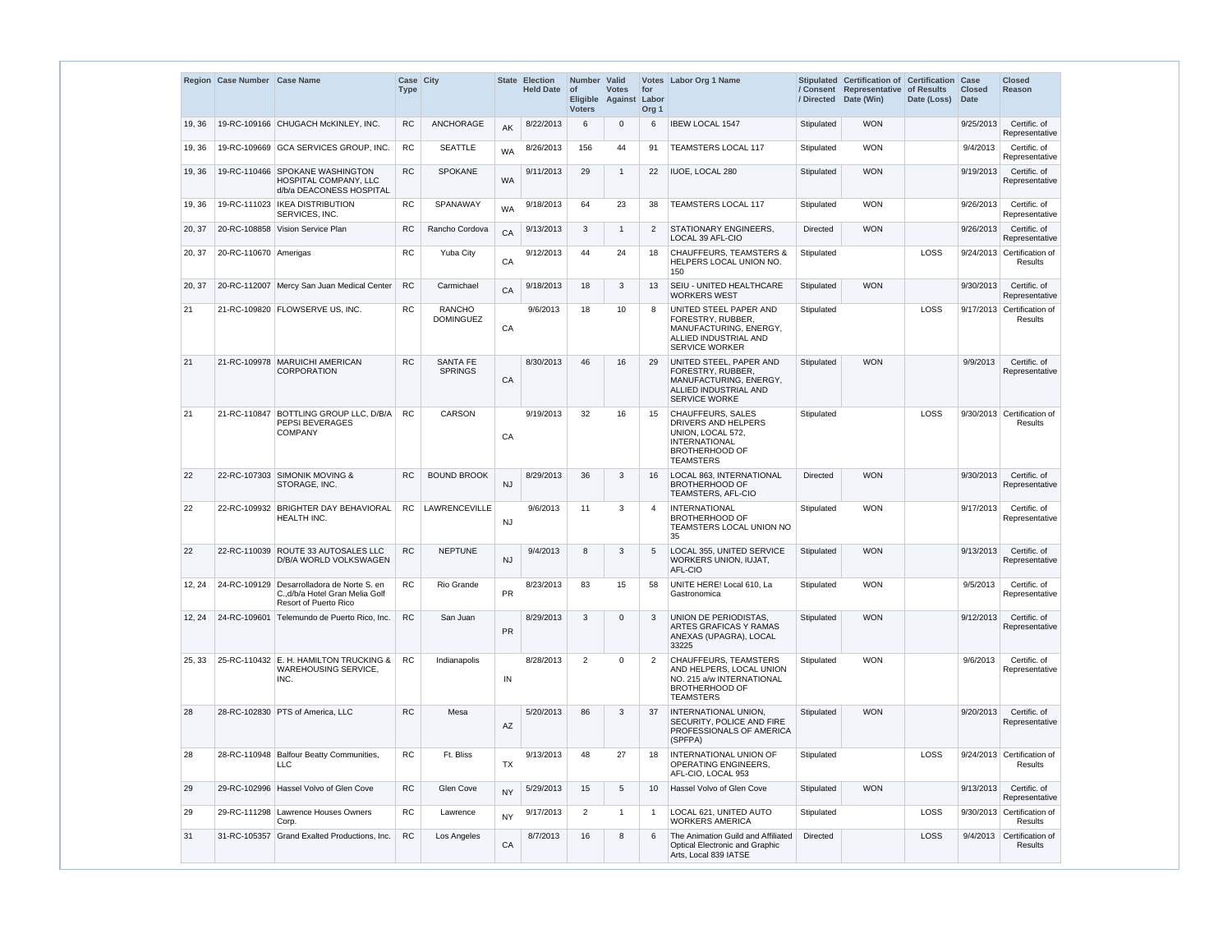|        | Region Case Number Case Name |                                                                                                   | Case City<br><b>Type</b> |                      |                 | <b>State Election</b><br><b>Held Date</b> | Number Valid<br>$\circ$ f<br><b>Voters</b> | <b>Votes</b><br>Eligible Against | for<br>Labor<br>Org <sub>1</sub> | Votes Labor Org 1 Name                                                                                                         |                 | Stipulated Certification of Certification Case<br>/ Consent Representative of Results<br>/ Directed Date (Win) | Date (Loss) | <b>Closed</b><br><b>Date</b> | <b>Closed</b><br><b>Reason</b>               |
|--------|------------------------------|---------------------------------------------------------------------------------------------------|--------------------------|----------------------|-----------------|-------------------------------------------|--------------------------------------------|----------------------------------|----------------------------------|--------------------------------------------------------------------------------------------------------------------------------|-----------------|----------------------------------------------------------------------------------------------------------------|-------------|------------------------------|----------------------------------------------|
| 31     | 31-RC-109341                 | Providence Health System<br>Southern California, d/b/a<br>Providence Holy Cross Medical<br>Center | <b>RC</b>                | <b>Mission Hills</b> | CA              | 8/23/2013                                 | 803                                        | 383                              | 249                              | SEIU UNITED HEALTHCARE<br><b>WORKERS - WEST</b>                                                                                | Stipulated      |                                                                                                                | LOSS        |                              | $9/4/2013$ Certification of<br>Results       |
| 31     | 31-RC-109728                 | <b>BCI Coca-Cola Bottling</b><br>Company of Los Angeles                                           | <b>RC</b>                | Chino                | CA              | 8/23/2013                                 | 19                                         | 13                               | 6                                | BOTTLERS, BEER DRIVERS,<br>SALESMEN, WAREHOUSEMEN,<br>AND HELPERS, BREWERS,<br><b>MALTSTERS, YEAST</b><br><b>WORKERS AND C</b> | Stipulated      |                                                                                                                | LOSS        |                              | 9/4/2013 Certification of<br><b>Results</b>  |
| 32     |                              | 32-RC-108535   Henkel Corporation                                                                 | <b>RC</b>                | <b>Bay Point</b>     | CA              | 9/5/2013                                  | 68                                         | 14                               | 45                               | <b>MACHINISTS &amp; AEROSPACE</b><br>WORKERS LOCAL NO. 1584,<br>DISTRICT LODGE NO. 190.<br>INTERNATIONAL ASSOCIATION<br>OF     | <b>Directed</b> | <b>WON</b>                                                                                                     |             | 9/13/2013                    | Certific. of<br>Representative               |
| 32     |                              | 32-RC-110669 Smile Brands, Inc.                                                                   | <b>RC</b>                | <b>FRESNO</b>        | CA              | 9/17/2013                                 | 3                                          | $\mathbf{0}$                     | 3                                | BAKERY, CONFECTIONERY,<br><b>TOBACCO WORKERS and</b><br><b>GRAIN MILLERS</b><br>INTERNATIONAL UNION,<br>LOCAL 85               | Stipulated      | <b>WON</b>                                                                                                     |             | 9/25/2013                    | Certific. of<br>Representative               |
| 32     |                              | 32-RC-110810 First Transit, Inc.                                                                  | <b>RC</b>                | Turlock              | CA              | 9/5/2013                                  | 12                                         | $\Omega$                         | -11                              | <b>TEAMSTERS LOCAL 386.</b><br><b>INTERNATIONAL</b><br><b>BROTHERHOOD OF</b><br><b>TEAMSTERS</b>                               | Stipulated      | <b>WON</b>                                                                                                     |             | 9/13/2013                    | Certific. of<br>Representative               |
| 32     |                              | 32-RC-110857   Frank A. Devine, d/b/a Fresh<br>from D'Vine                                        | <b>RC</b>                | Salinas              | CA              | 9/13/2013                                 | 12                                         | 6                                | 6                                | <b>TEAMSTERS LOCAL UNION</b><br>NO. 890, INTERNATIONAL<br><b>BROTHERHOOD OF</b><br><b>TEAMSTERS</b>                            | Stipulated      |                                                                                                                | LOSS        |                              | 9/23/2013 Certification of<br>Results        |
| 32     |                              | 32-RC-111389 Driscoll's Strawberry<br>Associates, Inc.                                            | <b>RC</b>                | Aromas               | CA              | 9/20/2013                                 | 44                                         | 21                               | 22                               | <b>GENERAL TEAMSTERS LOCAL</b><br>912, INTERNATIONAL<br><b>BROTHERHOOD OF</b><br>TEAMSTERS, CTW                                | Stipulated      | <b>WON</b>                                                                                                     |             | 9/30/2013                    | Certific. of<br>Representative               |
| 25, 33 |                              | 25-RC-109417 MPW Industrial Services, Inc.                                                        | <b>RC</b>                | Normal               | IL              | 8/27/2013                                 | 16                                         | $\Omega$                         | 14                               | Amalgamated Local Union 2488,<br>International Union, United<br>Automobile, Aerospace and<br>Agricultural Imp                  | Stipulated      | <b>WON</b>                                                                                                     |             | 9/4/2013                     | Certific. of<br>Representative               |
| 25, 33 |                              | 25-RC-110615 Otto Baum Company, Inc.                                                              | <b>RC</b>                | Morton               | IL.             | 9/4/2013                                  | 43                                         | $\Omega$                         | 25                               | <b>LABORERS LOCAL 165</b>                                                                                                      | <b>Directed</b> | <b>WON</b>                                                                                                     |             | 9/27/2013                    | Certific. of<br>Representative               |
| 01, 34 |                              | 01-RC-110675 Lawrence and Memorial<br>Hospital                                                    | RC                       | New London           | <b>CT</b>       | 9/17/2013                                 | 19                                         |                                  | 10                               | International Union, Security,<br>Police & Fire Professionals of<br>America (SPFPA)                                            | <b>Directed</b> | <b>WON</b>                                                                                                     |             | 9/25/2013                    | Certific. of<br>Representative               |
| 01, 34 |                              | 01-RC-110704 Electric Boat Corporation                                                            | <b>RC</b>                | Groton               | <b>CT</b>       | 9/18/2013                                 | 81                                         | 45                               | 33                               | <b>INTERNATIONAL UNION</b><br>SECURITY, POLICE, FIRE,<br>PROFESSIONALS OF AMERICA<br>(SPFPA)                                   | Stipulated      |                                                                                                                | LOSS        |                              | 9/26/2013 Certification of<br>Results        |
| 01, 34 |                              | 01-RC-111012 Paradigm Healthcare Center of<br>South Windsor                                       | <b>RC</b>                | South Windsor        | <b>CT</b>       | 9/19/2013                                 | 19                                         | $\overline{2}$                   | 13                               | NEW ENGLAND HEALTH CARE<br><b>EMPLOYEES UNION, DISTRICT</b><br>1199 SEIU                                                       | <b>Directed</b> | <b>WON</b>                                                                                                     |             | 9/27/2013                    | Certific. of<br>Representative               |
| 20, 37 |                              | 20-RC-110366 Sheraton Kona Resort and Spa<br>at Keauhou Bay                                       | <b>RC</b>                | Kailua-Kona          | H <sub>l</sub>  | 9/6/2013                                  | 8                                          | $\overline{2}$                   | 6                                | INTERNATIONAL LONGSHORE<br>& WAREHOUSE UNION LOCAL<br>142                                                                      | Stipulated      | <b>WON</b>                                                                                                     |             | 9/16/2013                    | Certific. of<br>Representative               |
| 20, 37 |                              | 20-RC-110463 Anheuser-Busch Sales of<br>Hawaii, Inc.                                              | <b>RC</b>                | Aiea                 | H <sub>II</sub> | 9/10/2013                                 | 44                                         | 17                               | 27                               | ILWU LOCAL 142                                                                                                                 | Stipulated      | <b>WON</b>                                                                                                     |             | 9/18/2013                    | Certific. of<br>Representative               |
| 01, 34 |                              | 01-RD-110316 NEW ENGLAND LIFE FLIGHT<br>d/b/a BOSTON MEDFLIGHT                                    | <b>RD</b>                | <b>Bedford</b>       | <b>MA</b>       | 9/9/2013                                  | 40                                         | 16                               | 23                               | <b>MASSACHUSETTS NURSES</b><br>ASSOCIATION, a/w NATIONAL<br>NURSES UNITED, AFL-CIO                                             | Stipulated      | <b>WON</b>                                                                                                     |             | 9/23/2013                    | Certific. of<br>Representative               |
| 01, 34 |                              | 01-RD-111169 MORRISON MANAGEMENT<br>SPECIALIST INC. a division of<br>Compass Group USA Inc.       | <b>RD</b>                | <b>DENNS</b>         | <b>MA</b>       | 9/18/2013                                 | 17                                         | 5                                | 10                               | 1199SEIU UNITED<br><b>HEALTHCARE WORKERS EAST</b>                                                                              | Stipulated      | <b>WON</b>                                                                                                     |             | 9/30/2013                    | Certific. of<br>Representative               |
| 03     |                              | 03-RD-105232   MasTec North America, Inc.<br>d/b/a MasTec Advanced<br><b>Technologies</b>         | <b>RD</b>                | Hamburg              | <b>NY</b>       | 7/18/2013                                 | 58                                         | 31                               | 18                               | INTERNATIONAL ASSOCIATION<br>OF MACHINISTS AND<br>AEROSPACE WORKERS.<br>AFL-CIO, DISTRICT LODGE 15                             | Directed        |                                                                                                                | <b>LOSS</b> |                              | 9/12/2013 Certification of<br>Results        |
| 03     |                              | 03-RD-110305 Alro Steel Corporation                                                               | <b>RD</b>                | <b>Buffalo</b>       | <b>NY</b>       | 9/12/2013                                 | 16                                         | 10                               | 6                                | Freight Drivers, Helpers,<br>Dockmen and Allied Workers<br>Teamsters Local Union No. 375                                       | Stipulated      |                                                                                                                | <b>LOSS</b> |                              | 9/20/2013 Certification of<br><b>Results</b> |
| 04     |                              | 04-RD-111202   I. AUMAN MACHINE<br>COMPANY, INC.                                                  | <b>RD</b>                | <b>LEBANON</b>       | PA              | 9/12/2013                                 | 38                                         | 27                               | 5                                | INTERNATIONAL ASSOCIATION Stipulated<br>OF MACHINISTS &<br>AEROSPACE WORKERS.<br>DISTRICT LODGE 98, AFL-CIO                    |                 |                                                                                                                | <b>LOSS</b> |                              | 9/24/2013 Certification of<br>Results        |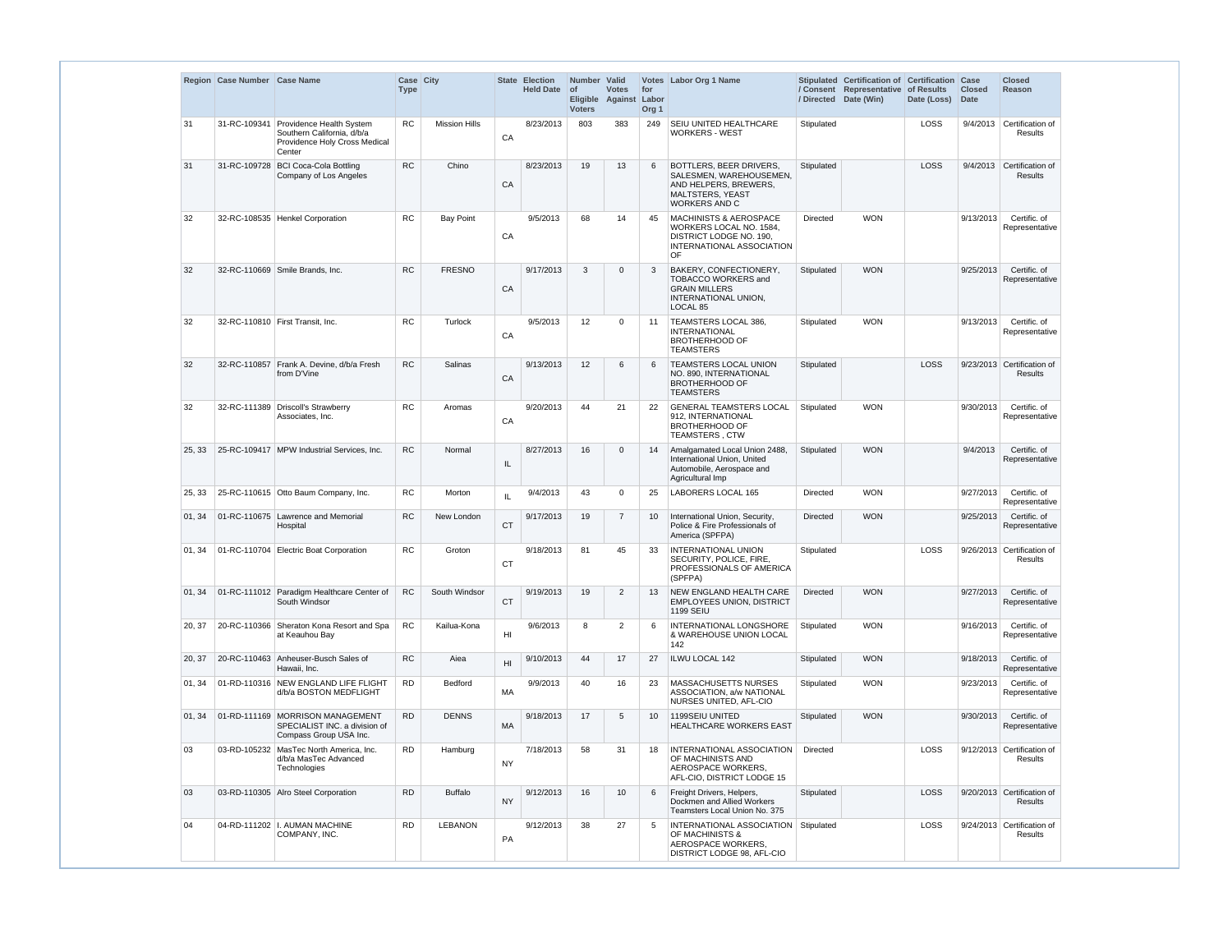|        | Region Case Number Case Name |                                                                                                                       | Case City<br><b>Type</b> |                     |           | <b>State Election</b><br><b>Held Date</b> | <b>Number</b><br><b>of</b><br><b>Voters</b> | Valid<br><b>Votes</b><br>Eligible Against | for<br>Labor<br>Org <sub>1</sub> | Votes Labor Org 1 Name                                                                                                                       |                 | Stipulated Certification of Certification Case<br>/ Consent Representative<br>/ Directed Date (Win) | of Results<br>Date (Loss) | <b>Closed</b><br><b>Date</b> | <b>Closed</b><br><b>Reason</b>               |
|--------|------------------------------|-----------------------------------------------------------------------------------------------------------------------|--------------------------|---------------------|-----------|-------------------------------------------|---------------------------------------------|-------------------------------------------|----------------------------------|----------------------------------------------------------------------------------------------------------------------------------------------|-----------------|-----------------------------------------------------------------------------------------------------|---------------------------|------------------------------|----------------------------------------------|
| 05     |                              | 05-RD-110206 AKAL Security, Inc.                                                                                      | <b>RD</b>                | Washington          | <b>DC</b> | 8/28/2013                                 | 224                                         | 80                                        | 37                               | UNITED STATES COURT<br>SECURITY OFFICERS (USCSO)                                                                                             | Stipulated      |                                                                                                     | LOSS                      |                              | 9/26/2013 Certification of<br><b>Results</b> |
| 09     |                              | 09-RD-090337 PENNINGTON PLUMBING<br>AND HEATING, INC.                                                                 | <b>RD</b>                | <b>BECKLEY</b>      | <b>WV</b> | 11/14/2012                                | 5                                           | $\overline{4}$                            | $\Omega$                         | SHEET METAL WORKERS<br><b>INTERNATIONAL</b><br>ASSOCIATION, LOCAL UNION<br>NO. 33                                                            | Stipulated      |                                                                                                     | LOSS                      |                              | 9/17/2013 Certification of<br><b>Results</b> |
| 09     |                              | 09-RD-110957 PLIBRICO COMPANY LLC                                                                                     | <b>RD</b>                | <b>OAK HILL</b>     | OH        | 9/11/2013                                 | 25                                          | 17                                        | $\overline{4}$                   | UNITED STEEL. PAPER AND<br>FORESTRY, RUBBER,<br>MANUFACTURING, ENERGY,<br>ALLIED INDUSTRIAL AND<br>SERVICE WORKE                             | Stipulated      |                                                                                                     | LOSS                      |                              | 9/19/2013 Certification of<br><b>Results</b> |
| 14, 17 |                              | 14-RD-110052 Tenet Healthsystem DI, Inc.<br>d/b/a Des Peres Hospital                                                  | <b>RD</b>                | ST. LOUIS           | <b>MO</b> | 8/22/2013                                 | 203                                         | 51                                        | 100                              | NNOC-MISSOURI/NNU                                                                                                                            | Stipulated      | <b>WON</b>                                                                                          |                           | 9/3/2013                     | Certific. of<br>Representative               |
| 14, 17 |                              | 14-RD-110215 Milano Metals and Recycling                                                                              | <b>RD</b>                | <b>Mount Vernon</b> | IL        | 9/9/2013                                  | 23                                          | 17                                        | 5                                | <b>INTERNATIONAL</b><br><b>BROTHERHOOD OF</b><br><b>BOILERMAKERS, IRON SHIP</b><br><b>BUILDERS, BLACKSMITHS,</b><br>FORGERS & HELPERS, LOCAL | Stipulated      |                                                                                                     | LOSS                      |                              | 9/19/2013 Certification of<br><b>Results</b> |
| 14, 17 |                              | 14-RD-110634 Enterprise Leasing Company of<br>STL, LLC d/b/a National Car<br>Rental and Alamo Rent-A-Car<br>St. Louis | <b>RD</b>                | St. Louis           | <b>MO</b> | 9/13/2013                                 | 29                                          | 23                                        | $\overline{4}$                   | AUTOMOTIVE, PETROLEUM<br>AND ALLIED INDUSTRIES<br><b>EMPLOYEES UNION,</b><br>TEAMSTERS LOCAL No. 618                                         | Stipulated      |                                                                                                     | LOSS                      |                              | 9/24/2013 Certification of<br><b>Results</b> |
| 16     |                              | 16-RD-110842 Tex-Tube Company                                                                                         | <b>RD</b>                | Houston             | <b>TX</b> | 9/12/2013                                 | 97                                          | 47                                        | 38                               | USW LOCAL 13-1                                                                                                                               | Stipulated      |                                                                                                     | LOSS                      |                              | 9/20/2013 Certification of<br><b>Results</b> |
| 18, 30 |                              | 18-RD-110138 ASSOCIATED MILK<br>PRODUCERS INC.                                                                        | <b>RD</b>                | Dawson              | <b>MN</b> | 8/28/2013                                 | 13                                          | 3                                         | 10                               | TEAMSTERS LOCAL 120                                                                                                                          | Stipulated      | <b>WON</b>                                                                                          |                           | 9/4/2013                     | Certific. of<br>Representative               |
| 27     |                              | 27-RD-104495 Atlas Industries, Inc.                                                                                   | <b>RD</b>                | <b>Wheat Ridge</b>  | CO        | 7/31/2013                                 | 10                                          | 8                                         | $\overline{0}$                   | INTERNATIONAL ASSOCIATION<br>OF HEAT AND FROST<br><b>INSULATERS AND ALLIED</b><br>WORKERS, LOCAL No. 28<br>AFL-CIO                           | Stipulated      |                                                                                                     | LOSS                      | 9/3/2013                     | Certification of<br><b>Results</b>           |
| 28     |                              | 28-RD-111280 Waste Management of Arizona,<br>Inc. d/b/a Waste Management<br>of Tucson                                 | <b>RD</b>                | Tucson              | AZ        | 9/20/2013                                 | 115                                         | 36                                        | 72                               | United Food and Commercial<br>Workers Union, Local 99                                                                                        | Stipulated      | <b>WON</b>                                                                                          |                           | 9/30/2013                    | Certific. of<br>Representative               |
| 29     |                              | 29-RD-109825 AMERICAN PARK SECTION 1<br>COOPERATIVE CORP.                                                             | <b>RD</b>                | <b>Brooklyn</b>     | <b>NY</b> | 8/28/2013                                 | 2                                           | 2                                         | $\mathbf 0$                      | <b>STATIONARY ENGINEERS,</b><br>FIREMEN, MAINTENANCE AND<br><b>BUILDING SERVICE UNION,</b><br>LOCAL 670, RWDSU, UFCW                         | Stipulated      |                                                                                                     | LOSS                      |                              | 9/12/2013 Certification of<br><b>Results</b> |
| 32     |                              | 32-RD-111340 MV Transportation, Inc.                                                                                  | <b>RD</b>                | Stockton            | CA        | 9/13/2013                                 | 67                                          | 36                                        | 8                                | AMALGAMATED TRANSIT<br>UNION LOCAL 276,<br>AFL-CIO/CLC                                                                                       | Stipulated      |                                                                                                     | LOSS                      |                              | 9/23/2013 Certification of<br><b>Results</b> |
| 25, 33 |                              | 25-RD-105145 Riverstone Group Inc.                                                                                    | <b>RD</b>                | Cleveland           | IL.       | 7/10/2013                                 | $\mathbf{0}$                                | $\overline{7}$                            | $\Omega$                         | INTERNATIONAL UNION OF<br>OPERATING ENGINEERS.<br>LOCAL NO. 150                                                                              | <b>Directed</b> |                                                                                                     | LOSS                      |                              | 9/16/2013 Certification of<br><b>Results</b> |
| 19, 36 |                              | 19-RD-110236 Rogue Disposal & Recycling,<br>Inc. and Rogue Waste Systems,<br>LLC, a single employer                   | <b>RD</b>                | <b>White City</b>   | <b>OR</b> | 9/6/2013                                  | 57                                          | 19                                        | 37                               | TEAMSTERS LOCAL UNION<br>NO. 962 AFFILIATED WITH<br><b>INTERNATIONAL</b><br><b>BROTHERHOOD OF</b><br><b>TEAMSTERS</b>                        | Stipulated      | <b>WON</b>                                                                                          |                           | 9/16/2013                    | Certific. of<br>Representative               |
| 01, 34 |                              | 01-RM-109048 Kindred Transitional Care and<br>Rehabilitation - Eagle Pond                                             | <b>RM</b>                | South Dennis        | МA        | 8/20/2013                                 | 64                                          | 22                                        | 28                               | 1199 SEIU UNITED<br><b>HEALTHCARE WORKERS</b><br>EAST, A/W SERVICE<br>EMPLOYEES INTERNATIONAL<br><b>UNION</b>                                | Stipulated      | <b>WON</b>                                                                                          |                           | 9/3/2013                     | Certific. of<br>Representative               |
| 14, 17 |                              | 14-RM-107819 Mid-Continent Distributors, Inc.                                                                         | <b>RM</b>                | Columbia            | <b>MO</b> | 8/28/2013                                 | 10                                          | 6<br>Records 1 - 115 (All Records)        | 4                                | <b>Teamsters Local 833</b>                                                                                                                   | Stipulated      |                                                                                                     | LOSS                      |                              | 9/10/2013 Certification of<br>Results        |

# **NLRB Elections with 2 Labor Organizations**

Time run: 10/24/2013 8:26:01 AM

|       | Region Case Number Case Name |                                                                | <b>Case City</b><br><b>Type</b> |            |    | State Election Number Valid<br><b>Held</b><br><b>Date</b> | 0f<br><b>Eligible Against Labor</b><br><b>Voters</b> | <b>Votes</b> | ⊟ for<br>Org 1 | Votes Labor Org 1 Name                                        | Labor<br>Org <sub>2</sub> | Votes Labor Org 2 Name                                                                                      |            | / Consent Representative of Results<br>/ Directed Date (Win) | Date (Loss) | Stipulated Certification of Certification Union To Certify | Case<br><b>Closed</b><br>Date | <b>Closed</b><br>Reason        |
|-------|------------------------------|----------------------------------------------------------------|---------------------------------|------------|----|-----------------------------------------------------------|------------------------------------------------------|--------------|----------------|---------------------------------------------------------------|---------------------------|-------------------------------------------------------------------------------------------------------------|------------|--------------------------------------------------------------|-------------|------------------------------------------------------------|-------------------------------|--------------------------------|
| 01.34 |                              | $\vert$ 01-RC-110562 FIRST STUDENT, $\vert$ RC $\vert$<br>INC. |                                 | Cincinnati | OH | 9/10/2013                                                 | 64                                                   |              | 44             | COLLECTIVE BARGAINING<br><b>RELIEF ASSOCIATION</b><br>(COBRA) | 16                        | AMERICAN FEDERATION OF<br>STATE, COUNTY & MUNICIPAL<br><b>EMPLOYEES, COUNCIL 93,</b><br>LOCAL 2824. AFL-CIO | Stipulated | <b>WON</b>                                                   |             | COLLECTIVE BARGAINING<br><b>RELIEF ASSOCIATION (COBRA)</b> | 9/23/201:                     | Certific, of<br>Representative |
| 05    |                              | 05-RC-108277   Master Security                                 | RC                              | Washington | DC | 7/31/2013                                                 | 28                                                   |              |                | NATIONAL LEAGUE OF                                            |                           | Union Rights for Security Officers   Stipulated                                                             |            | <b>WON</b>                                                   |             | NATIONAL LEAGUE OF                                         | 9/12/2013                     | Certific, of                   |